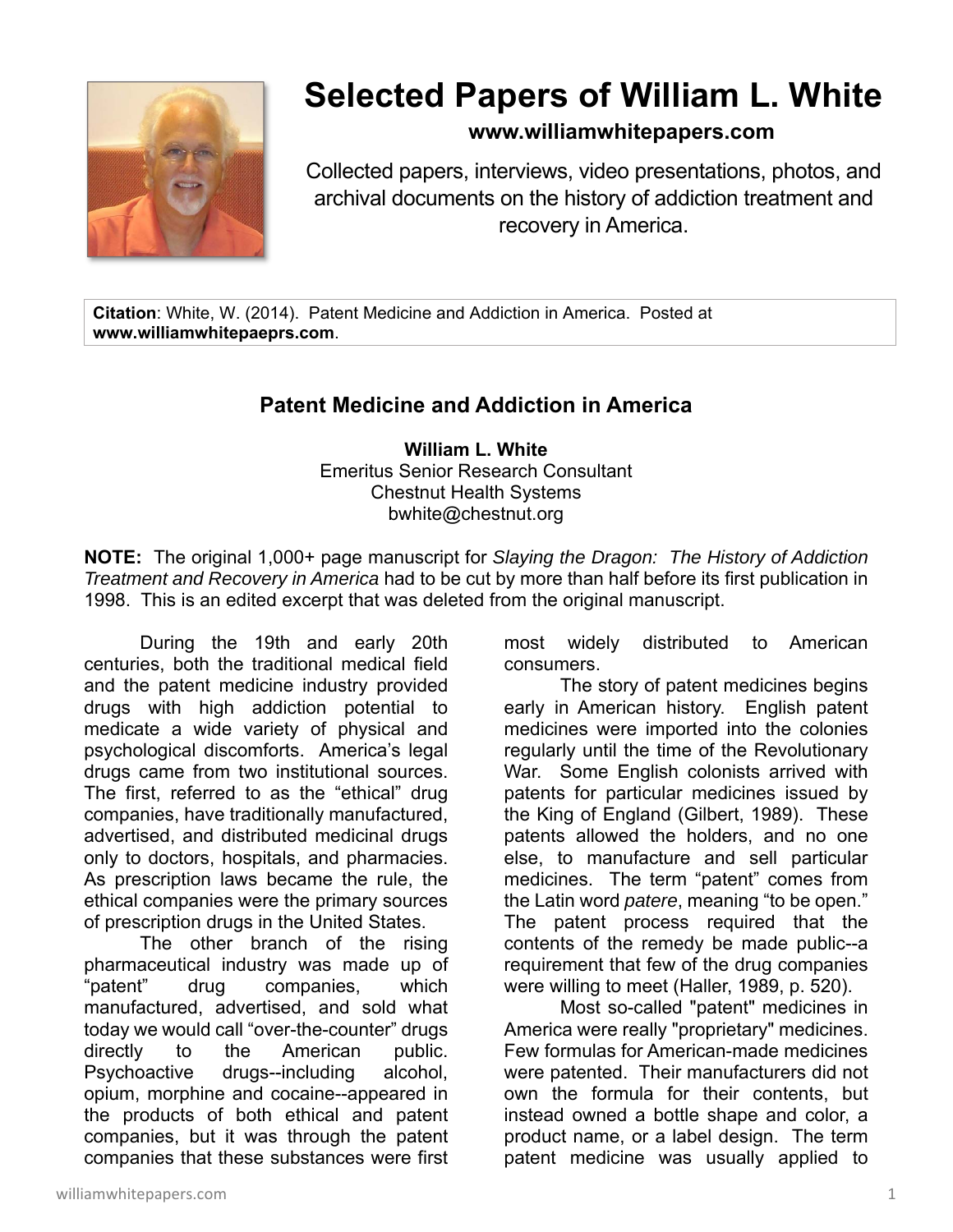products that shared two characteristics: 1) their ingredients and formulas for their preparation were kept secret, and 2) they were advertised and sold directly to the public (Young, 1953). Patent medicines were also known as nostrums or secret remedies.

#### **Opium, Cocaine, and Alcohol as Patent Medicines**

Patent medicines containing alcohol and other drugs came in many forms. They came in their natural form, such as gum opium. They came in tinctures--drugs dissolved in alcohol--such as the Laudanum. They came in syrups like Mother Bailey's Quieting Syrup, concentrated solutions of water and sugar which often contained alcohol and opium. They came as cordials, aromatic liqueurs that contained opium or cocaine, as did Coca Cordial. There were also balsams (ointments filled with other drugs that were absorbed through the skin), anodynes (pain-relieving agents), and powdered forms of opium and cocaine. Some products also were mixed with tobacco for smoking. The resin-heavy form of opium specifically prepared for smoking was not available in the U.S. until the mid-1800s.

Although opium was available in crude form during the 18th century, it was not until the 19th century that a patent medicine industry arose, with opiate-filled elixirs and nostrums as the centerpiece of its offerings. The industry used crude opium and morphine, as well as another narcotic alkaloid—codeine--isolated by the French Chemist Robiquet in 1832.

During the 18th and early 19th centuries, a number of patent medicines containing opium or opium derivatives became quite popular, including:

- Dovers Powder (ipecac and opium powder)
- Laudanum
- Paregoric Elixir (camphorated tincture of opium)
- Godfrey's Cordial
- Mother Bailey's Quieting Syrup
- Mrs. Winslow's Soothing Syrup
- Allen's Lung Balsam
- Dr. Coles Catarrh Cure
- Jayne's Expectorant
- Hoopers Anodyne, the Infant's Friend
- Dr. Grove's Anodyne for Infants
- Dr. Moffett's Teething Compound
- Perkin's Diarrhea Mixture
- McMunn's Elixir of Opium
- Ayer's Cherry Pectoral
- Professor Hoff's Consumption Cure
- Dr. Fowler's Strawberry and Peppermint Mixture
- Gooch's Mexican Consumption Cure
- Kendal Black Drop
- Perry Davis' Vegetable Pain Killer

So many American patent medicines were loaded with opium, cocaine, or alcohol that Anstie, in his 1865 text on stimulants and narcotics, referred to them as the "inebriant medicines" (Anstie, 1865, p. 85)

#### **Source and Availability**

Most of the opium that formed the basis for American narcotic medicines was imported. During the 19th century some producers tried to cultivate poppies in the United States--particularly in the South, but American opium production could never compete with the prices of opium imported from countries such as Turkey.

Beginning in the mid-19th century, patent medicines filled with alcohol, opiates, and cocaine were available from doctors, drugstores (without a prescription), grocery stores, mail-order houses, and traveling peddlers who went from town to town selling their chemical wares. In his autobiographical account of addiction, William Cobbe wrote about buying opiates in drug stores "which sell the poison as indifferently as they sell toilet soap" (Cobbe, 1895, p. 127).

Drug products could be ordered in secret and delivered with discretion, in what may have been the first appearance of the "brown-paper wrapping." In advertising, the testimonials to these products called out to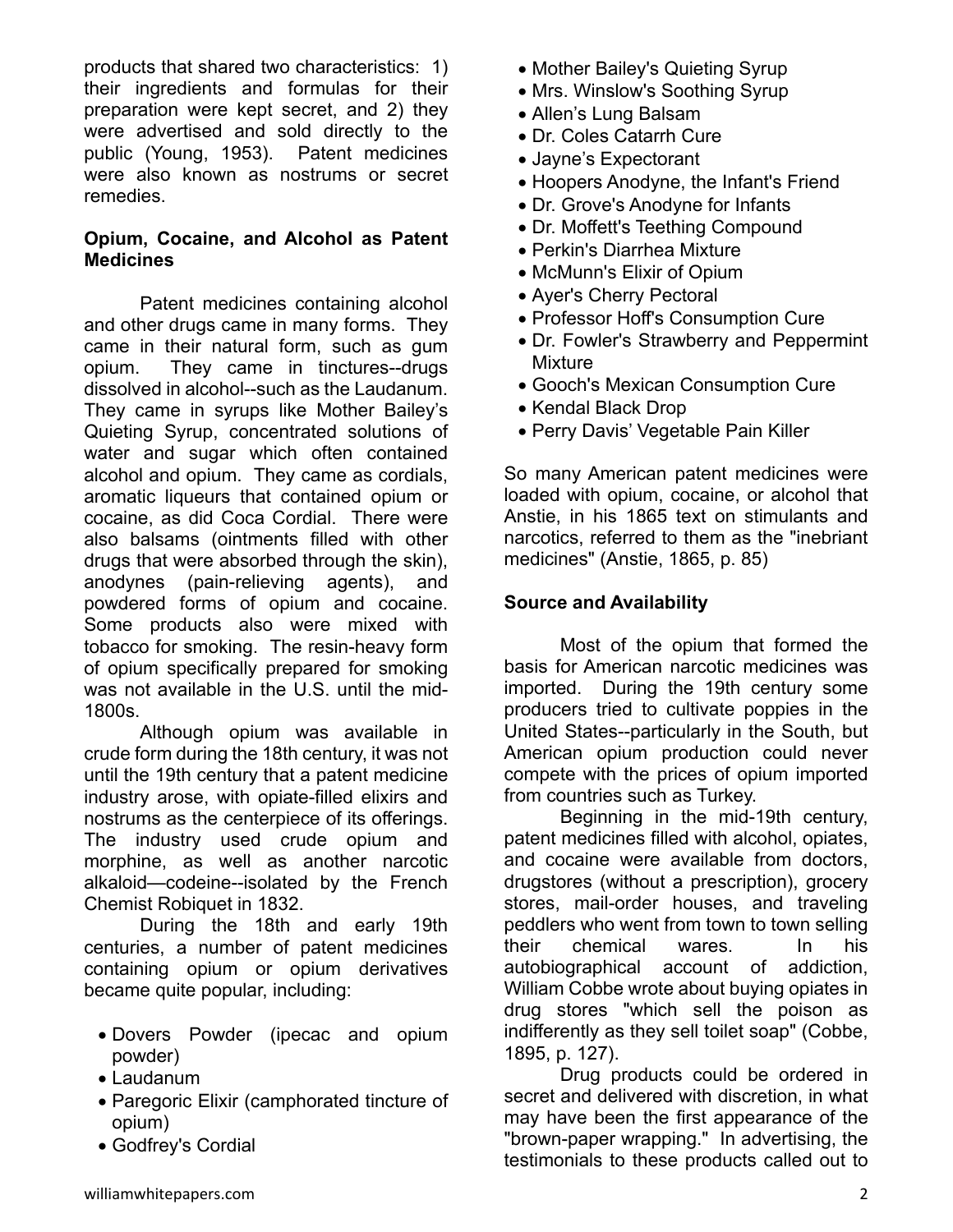those seeking physical and emotional comfort. The fancy bottles, with their government patent and copyright stamps, which really applied only to the bottle or the label, gave the impression of official government endorsement.

David Musto's exploration of the role of the physician in the spread of addiction suggests that addiction was a harmful sideeffect of 19th-century medicine. Musto described three patterns of iatrogenic (physician-caused) addiction: 1) an inadvertent role in prescribing a new product like heroin, which was not yet known to be addictive; 2) a negligent role prescribing narcotics out of fear the patient would simply seek a new doctor if refused; and 3) an intentional role in helped an alcoholic become addicted to morphine on the grounds that morphine was believed to be less harmful than alcohol (Musto, 1985).

The cultural perception of opiates contributed to their widespread availability. Taking an opium-based medicine, for example, was viewed during the nineteenth century as taking an aspirin might be viewed today. It was a part of everyday life, seen as an ordinary form of relief for physical discomfort and pain. The average citizen did not come to consider opium a dangerous and potentially addictive drug until the late nineteenth century. Before then, opium-, morphine- and cocaine-laced products were widely available and aggressively advertised.

#### **The Growth of the Patent Medicine Industry**

The patent medicine industry grew in a mutually dependent relationship with another phenomenon: the development of American newspapers. The patent medicine industry needed the newspaper's power of promotion, and the newspaper industry needed the advertising income from the patent medicine makers. The American patent medicine industry boomed in the mid to late nineteenth century, at a time fears were rising of such dreaded diseases as typhoid, yellow fever, and cholera. Newspapers spread the word of public

vulnerability and told it readers how to protect themselves or self-treat those diseases--with patent medicines.

The patent medicine industry reached its peak level of profit and visibility between 1870 and 1930. Its growth was explosive. The value of the "proprietary medicine" industry, as it called itself, rose from \$3,500,000 in 1859 to \$74,500,000 in 1903 (Young, 1961). During this period, the traveling medicine show and the patent medicine catalogue served as forms of entertainment and the primary source of health care for many Americans. Medicine shows performed by the Kickapoo Indian Medicine Company or Hamlin's Wizard Oil Company mixed the sale of patent medicines, which were universally referred to as "snake oil," with the high drama of minstrels, bands, animal shows, contests, burlesque, comedy, and Wild West shows.

The patent medicine almanac was a mixture of calendar, advice column, and stories, all mixed with testimonials to the miraculous powers of the sponsor's particular potion. During the last quarter of the 19th century, the manufacturer of Hostetter's Stomach Bitters (which was more than 80-proof alcohol) distributed between 10 and 13 million copies of each edition of its yearly almanac. The everpresent patent medicine almanac in the local toilet served two purposes, one of which was advertising (Young, 1961).

The best evidence of the growth in American opiate use can be found in the annual figures for importation of opium, figures kept quite carefully for tax purposes. The volume of crude opium and smoking opium imported into the United States rose from 450,925 pounds during the 1840s to more than 6 million pounds during the 1890s. During this period the annual percapita opium use rose from 12 grains in 1840 to 52 grains in 1890 (Musto, 1973; Mark, 1975; Rankin, 1976).

# **User Profile**

In 1928, Charles Terry and Mildred Pellens took a survey of what was then known about American opiate use for the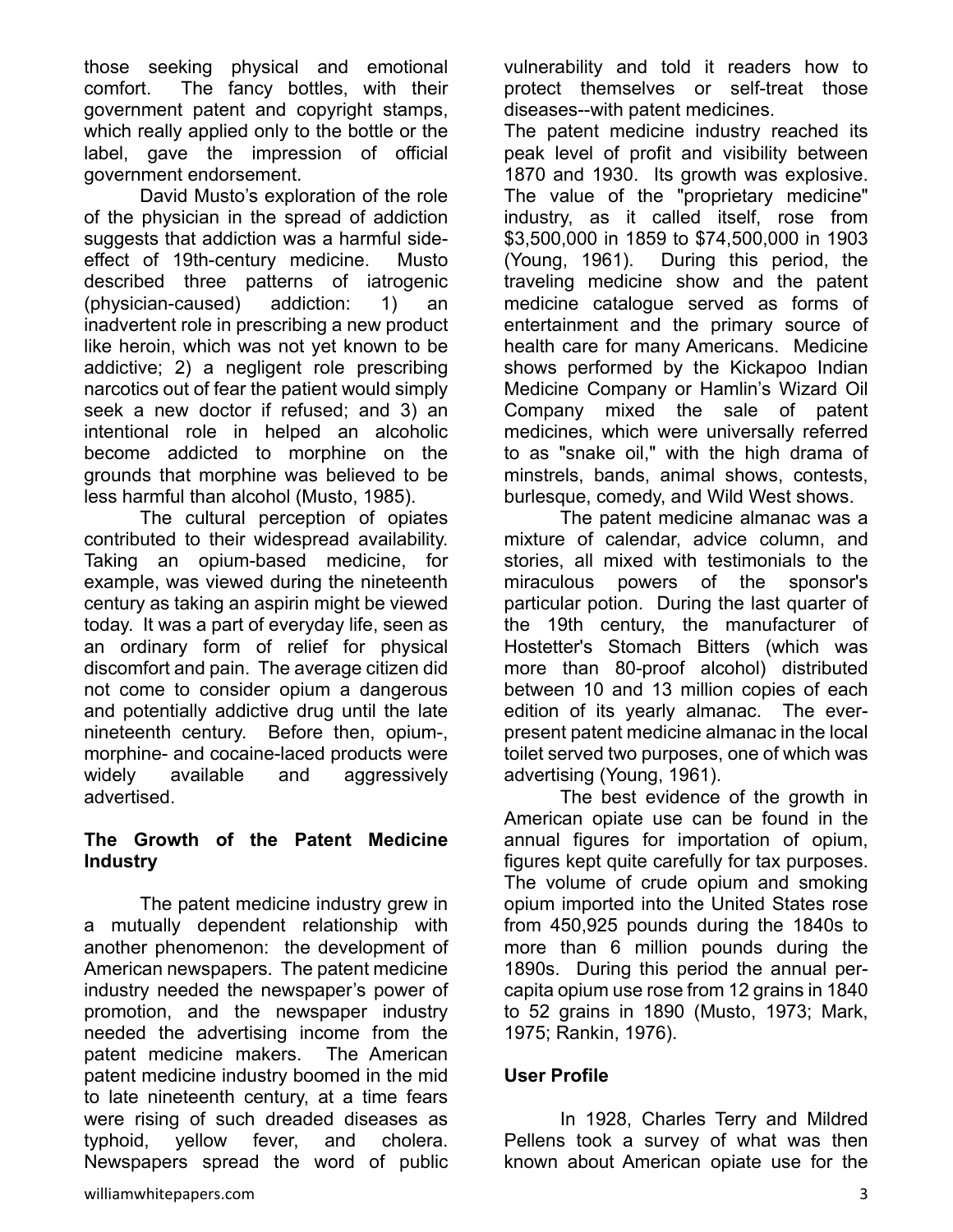Committee on Drug Addiction of the Bureau of Social Hygiene. This classic work, The Opium Problem, summarized all available surveys on opium use that had been taken in the second half of the 19th century and the early 20th century. Terry and Pellens came to the conclusion that most opiate users in this period were white, middle-aged women from among the most educated and honored members of society. At the turn of the century, addicts were likely to be found, not in the Northern urban ghettoes, but in the rural South. Opiate addiction by Blacks during the 19th century was rare. Most opiate addiction started in response to physical illnesses and physician-provided drugs. The limited access of Blacks to medical services, although it contributed to poor health and shorter life expectancies, protected them from physician-caused opiate addiction.

Opiate addiction was particularly widespread in areas of the South where opium-laced medicines were commonly used to treat malaria and a wide variety of intestinal and tropical diseases. Women like Louisa May Alcott suffered from such diseases and to the subsequent soothing effects of opium and morphine. Alcott used opium and morphine to ease the enduring pain that came from her treatment with the highly toxic, mercury-laden calomel (Palmer and Horowitz, 1982).

The patent medicine industry also supplied a large number of opium-, cocaine- , and alcohol-laced products for "women's ailments." Some of these products were emblazoned with the words "Woman's Friend." Advertising copy from the patent medicine era used similar tactics to promote these products to women. This begins a saga in which addiction among women is simultaneously promoted and hidden within the culture. The stories of addicted women appeared rarely, in the form of fiction and drama, as in Harper Lee's story of a woman's morphine addiction in To Kill a Mockingbird, or in Eugene O'Neill's account of his mother's morphine addiction in Long Day's Journey into Night. (O'Neill's mother made many attempts to cure her morphine addiction, in one private sanitarium after

another. She finally recovered after her stay at a Brooklyn Convent in 1914 (Jonnes, 1996, p. 18).

Tropical diseases and the tricks of the patent medicine industry are not the only explanations offered for the vulnerability of women to narcotic addiction. Early addiction specialists linked the increased use of drugs in women to their physical and psychological character, often noting that women were more susceptible to drug use because of their more highly refined nervous systems. Explanations like these continued well into the 20th century (Towns, 1915).

The patent medicine industry also targeted children, and medicines for children were as likely to contain opiates as were those designed for their mothers. Some opium- and cocaine-laced patent medicines were promoted specifically for use with babies. Dr. J.C. Fahey's Pepsin Anodyne claimed to "pacify the most fretful child." Promising that the product contained "no laudanum or injurious article," the Fahey preparation contained both chloral hydrate and morphine (Holbrook, 1959, p. 51)

Opiate-laced preparations in products like Mrs. Winslow's Soothing Syrup, Godfrey's Cordial, Children's Comfort, Mother Bailey's Quieting Syrup, Steedman's Teething Powders, Atkinson's Infants' Preservative, Paregoric Elixar, and Hoopers Anodyne ("The Infant's Friend") were so popular for calming infants and children that warnings began to appear about their deadly possibilities. When the caps were left off products like Laudanum or other alcoholbased opiate preparations, the alcohol evaporated. This left a potent narcotic preparation in the bottom of the bottle that could prove fatal to a baby who was given even a "normal" dose. And products like Dover's Powder used a heavy sulphate of potassa that could sink to the bottom of the bottle, leaving the dangerously potent opium at the top, where it could easily be poured off for the child's medication (Pollard, 1858; Haller, 1989).

Babies also were born dependent upon opiates after their mothers' sustained use of opiate-laced medicines during pregnancy. In his study of the history of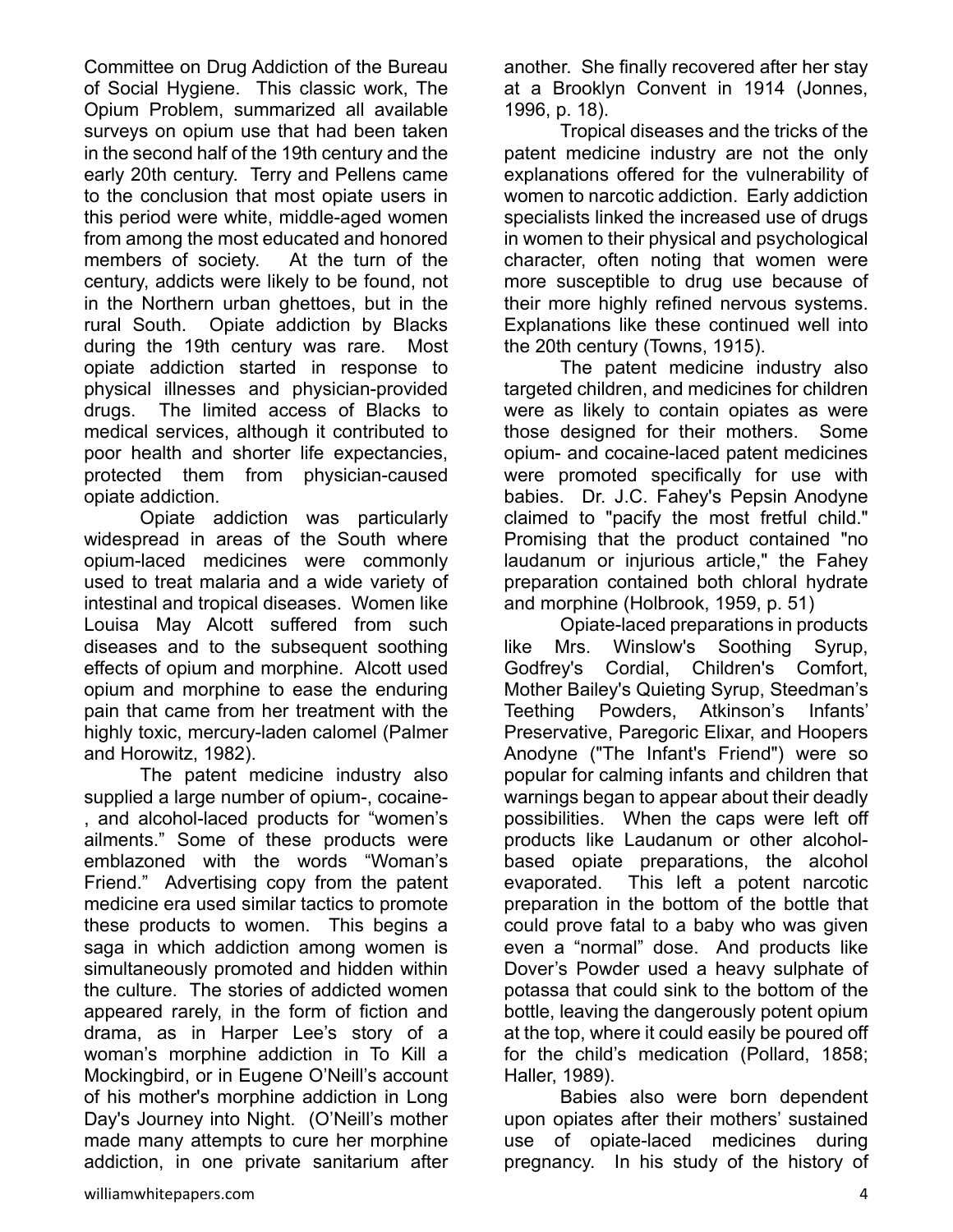addiction among American women, Stephen Kandall notes the first report of "congenital addiction" in America: F.B. Earle's 1888 report of an infant's death three days after being born to an opium-addicted mother (Kandall, 1996, p. 51). That same year, Hubbard reported the case of a mother secretly addicted to morphine. After her first child died of morphine withdrawal only days after delivery, she regularly dosed her second child with Laudanum, to keep from losing this child to withdrawal. Mother and child continued their secret addiction until both were successfully treated by Hubbard- beginning when the child was seven years old (Hubbard, 1881)

In 1894, the prominent pediatrician Dr. Louis Fischer warned that nursing by addicted mothers--and the practice of quieting children with soothing syrups and teething cordials--were creating lifethreatening addictions in infant children (Fischer, 1894). Dr. J.B. Mattison, America's foremost 19th-century authority on narcotic addiction, regularly voiced his conviction that morphinism in babies and children was far more widespread than people believed and that this condition played a hidden role in infant mortality (Mattison, 1896).

Women and children were not the only groups who were over-represented among 19th-century drug casualties. Nineteenth-century medical literature contains regular references to the occupational vulnerability to addiction of nurses, doctors, and doctors' spouses. In an 1883 article on opium addiction among physicians, Dr. J.B. Mattison blamed this vulnerability on their access to the drug, their intimate knowledge of the hypodermic, and the weary days and sleepless nights in the typical physician's life (Mattison, 1883). Mattison also introduced into the medical literature the confessional account of a morphine-addicted doctor whose story showed how easy it was for a physician to become addicted to narcotics (Mattison, 1883). In 1899, Dr. T.D. Crothers estimated that 10 percent of American physicians were addicted to narcotic drugs (Crothers, 1899, 784-786).

Alcoholics were also known to be vulnerable to opiate addiction in biographical accounts and in clinical books of the day. In 1895, William Cobbe reported that "double and multiple addiction slaves are prone to switch off from one drug to another of their drugs, in the vain hope of finally banishing all from their lives" (Cobbe, 1895, p. 154). In 1896, the *American Textbook of Applied Therapeutics* noted the alcoholic's tendency to develop morphinism after the ravages of the body from alcohol demanded a "stronger and speedier narcotic" (Quoted in Terry and Pellens, 1928, p. 105). This was confirmed by Crothers in his 1902 treatise on morphinism, in which he described how "broken down alcoholics" used morphine injections to relieve the physical and emotional pain of their latest binge (Crothers, 1902, 30). In 1893, the noted addiction expert J.B. Mattison coined the term "multiple inebriety" to describe doctors who were addicted to rum, morphine, and cocaine (Mattison, 1893).

### **Pressure for Reform**

As the public was exposed to stories of the respectability of those who were falling victim to addiction--the socially affluent, the highly educated, and religious and medical leaders--and of the danger that these substances presented to children and youth, they began to demand stricter controls. The controls took two early forms: the passage of state prescription laws (or laws requiring that pharmacists sell drugs only for "legitimate" purposes) and the passage of the federal Pure Food and Drug Act of 1906, which required that products containing alcohol, opium, and cocaine be so labeled.

#### **References**

Anstie, F. (1865*). Stimulants and narcotics: Their mutual relations*. Philadelphia: Lindsay and Blakiston (NY: Arno Press Reprint, 1981).

Cobbe, W. (1895). *Doctor Judas: A portrayal of the opium habit*. Chicago: S.C.